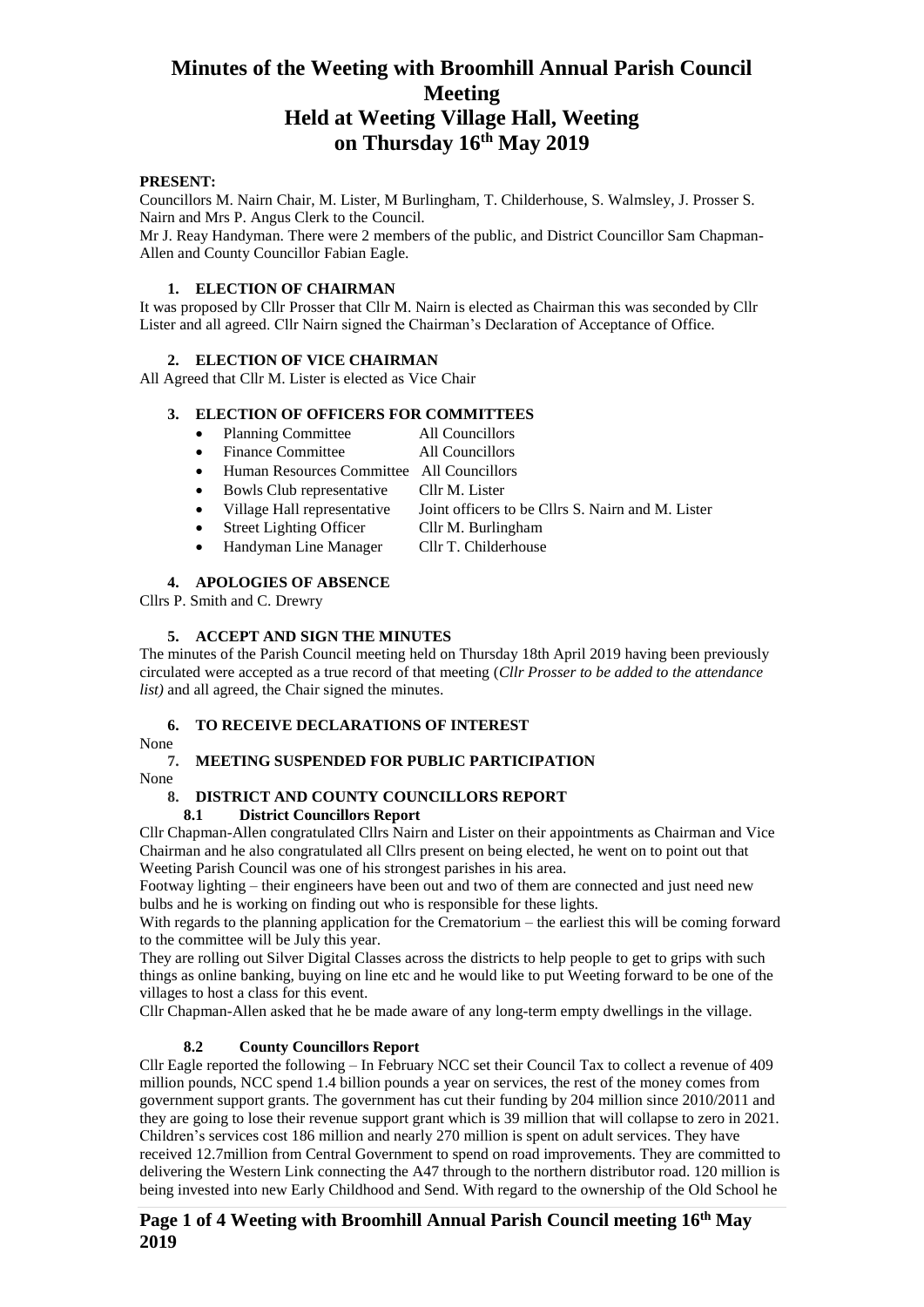will be chasing this up to clarify the situation, Cllr Walmsley said she that the ownership of the freeholder is NCC

## **9. MATTERS ARISING**

#### **9.1 Outstanding Highway Matters – to discuss any outstanding issues**

The Clerk said that she had received a request from residents in Victor Charles Close for a "No Through Road" sign as sat nav's are sending lorries and caravans up into the small close instead of Hockwold Road. Highways have agreed to send a letter to a resident in Rectory Lane regarding the overhanging Willow Tree. The Clerk was asked to look into the speeding signs that are stuck on to the sides of rubbish bins.

## **9.2 Street Lighting – Street Lighting officers report**

Cllr Burlingham reported that there were 4 lights reported as out.

## **9.3 Playing Field/Open Spaces**

Following the loss of the Chestnut tree on Parrots Piece it was agreed that two trees – a Sweet Chestnut and a Hornbeam would be planted to replace this and that plaques would eventually be put in front of the trees to let people know what they are. It was suggested by a resident that a "Bee Corridor" could be planted along the verges between the trees and the various owners land where the grass is not cut and it was agreed that this would investigated before the planting season next year. Following a discussion it was agreed that more bulbs would be planted at various entrances and areas around the village. The Ash trees on Council land need to be inspected to see if they are diseased.

## **10. REPORTS**

## **10.1 Chairman's Report**

The Chair said that one of the former Cllrs was not successful in the recent election and it was agreed by all that a letter of thanks for his service as a Parish Councillor is sent to him.

#### **10.2 Clerks Report**

- Researched" Do Not Park Across This Drive" signs for drives that back on to the Village Hall drive – *it was agreed to order 4 of these signs also at this point the Clerk was asked to investigate Speed Limit / Slow You Down Signs for Dust Bins*
- Researched replacement litter picks Clerk will ask Mundford if we can borrow their litter picks
- Contacted Highways regarding debris left behind by Rangers and have been informed that this is normal practice to leave cuttings etc on the verges
- Circulated forms for all Councillors to complete
- Picked up yearend figures from the internal auditor, all signed off as correct
- Contacted Highways regarding the overhanging tree in Rectory Road letter sent 15.5.19
- Took call regarding the possibility of a "No Through Road" sign in Victor Charles Close
- Took call regarding overhanging bushes that are blocking the alley way at the back of The Row - letter will be going out to the resident that owns the bushes
- Contacted Breckland regarding the clothing bank which was full again

#### **10.3 Village Handyman Report**

- No maintenance work for this period
- Weekly swept stones back onto road at entrance to Village Hall
- Unjammed the Cloths Bank 2 to 3 times a week
- There was some fly tipping
- Purchased new lock for village notice board for the Clerk

#### **10.4 Bowls Club Report**

Very busy with several events planned and they are doing very well and they have received their grant for Junior Bowls. Cllr Lister asked if there were any grants available that the Bowls Club could use towards their kitchen, Cllr Chapman-Allen said he investigate this.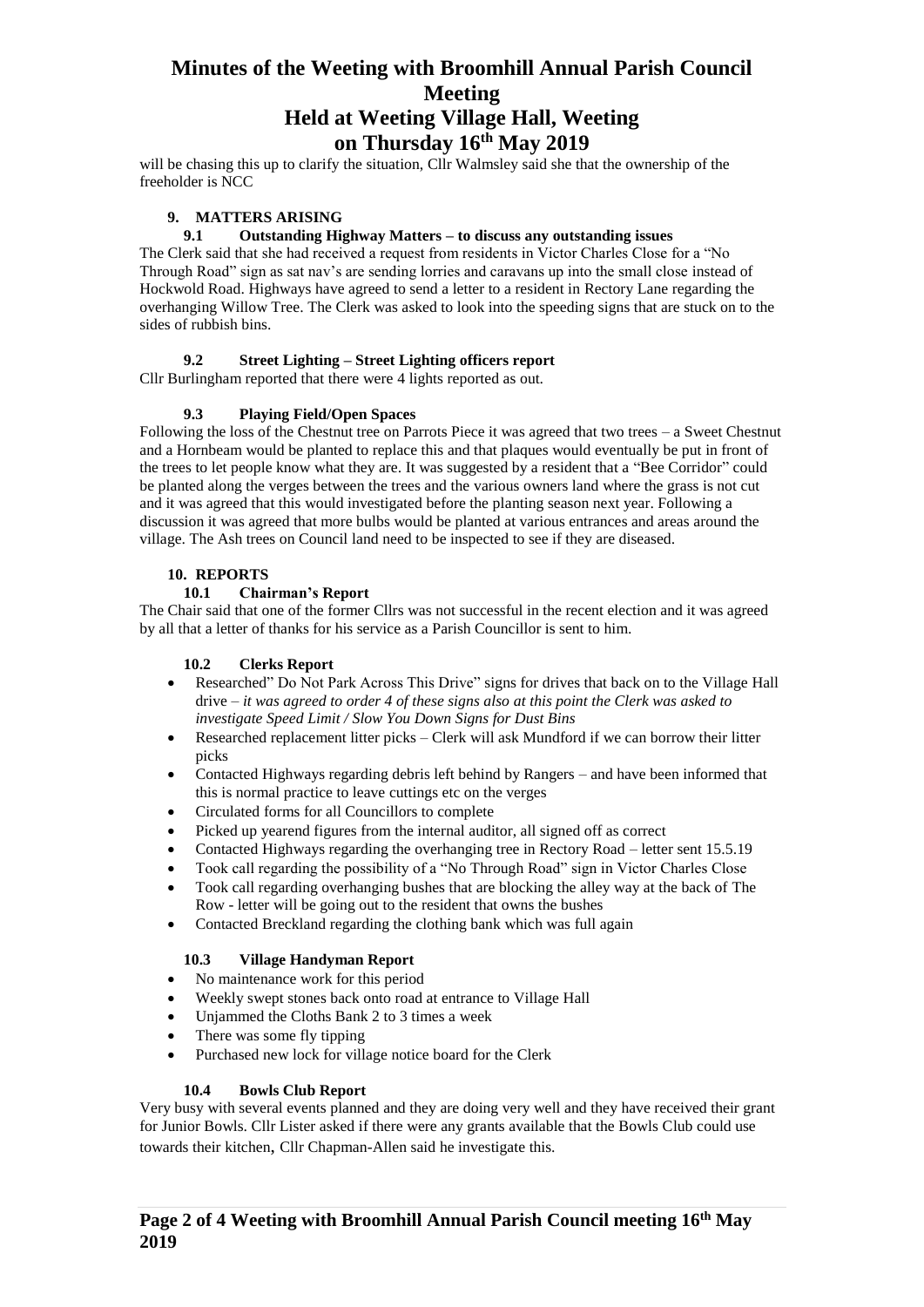## **10.5 Village Hall Report**

Not doing too good – they have asked if they can provide the mulled wine at the Christmas Tree lighting ceremony.

#### **10.6 Football Club Report**

They still Owe £49.84 to the Council for the electricity – the Clerk will chase this up.

#### **11. CORRESPONDENCE – To report on any outstanding correspondence received by the Council**

None.

#### **12. FINANCE**

#### **12.1 To Agree and Sign the Payments for April/May Invoice**

The following payments were authorised on Thursday the 16th May 2019 The cheques / payments were signed by Cllr M. Nairn and Cllr T. Childerhouse

| <b>Balance for April 2019</b>               | £17,320.26 |  |
|---------------------------------------------|------------|--|
| Minus the following direct debits           |            |  |
| E-On Street Lights                          | £642.90    |  |
| E-On Street Lights Parrots Piece            | £13.14     |  |
| Viridor Waste Collection                    | £52.61     |  |
| <b>Total Direct Debits</b>                  | £708.65    |  |
| Plus the following receipts                 |            |  |
| Recycling payment                           | £2,108.41  |  |
| <b>Weeting Bowls</b>                        | £18.75     |  |
| <b>Total Income</b>                         | £2,127.16  |  |
| <b>Total after Direct Debits and Income</b> | £18,738.77 |  |

| <b>Description</b>                            | <b>Total</b> |  |
|-----------------------------------------------|--------------|--|
| Mr J Reay Salary £448.30/ Mileage £18.00      | £466.30      |  |
| Mrs P Angus Salary £557.49/ Mileage £3.60     |              |  |
| / Office allowance £25.00/Phone £11.67        | £597.76      |  |
| Serena Barnes - Internal Audit                | £85.00       |  |
| Viking Stationers Stamps/Laminating pouches/  |              |  |
| Paper                                         | £48.25       |  |
| <b>TTSR Grass Cutting</b>                     | £1,303.20    |  |
| Westcotec Street Light Maintenance            | £194.08      |  |
| Weeting Village Hall                          | £25.00       |  |
| Treelink - removal of dangerous tree.         | £410.00      |  |
|                                               | £3,129.59    |  |
| <b>Balance in Community Account June 2019</b> |              |  |
|                                               |              |  |

**Balance in Savings Account 15,016.18 £15,016.18 Total in Parish Accounts £30,625.36**

**(£2,000 ringfenced for play area maintenance and £996.50 for outdoor play projects)**

#### **12.2 Internal Audit 2018-2019– Clerk to report if any anomalies**

None.

#### **12.3 Annual return for the year ended 2018/2019 – to agree the figures and Chair and Clerk to sign the Annual return documents.**

All figures agreed and signed by the Clerk and The Chair

The Clerk asked that regular quarter internal audits are carried out by one of the Councillors to comply with the Parish Councils Financial Regulations**.**